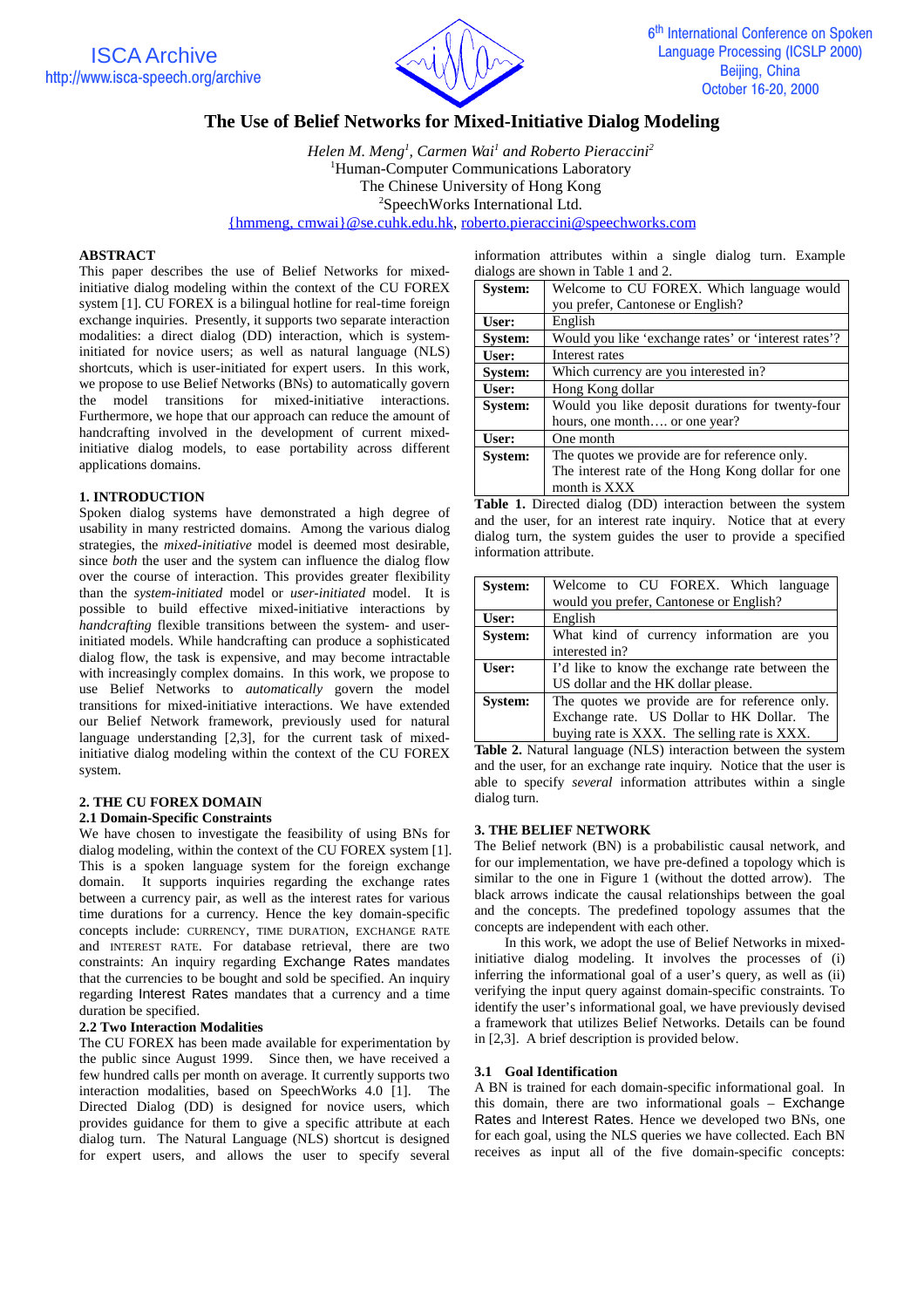CURRENCY1, CURRENCY2, DURATION, EXCHANGE\_RATE AND INTEREST\_RATE. 1 We have also enhanced the pre-defined topology by means of automatic learning using the Minimum Description Length (MDL) principle [3]. The resulting topology is illustrated in Figure 1. Notice that it captures not only the causal dependencies between the information goal and the corresponding concepts, it also shows the relation between the concepts (i.e. the dotted arrow).



**Figure 1.** The predefined topology of our BNs is enhanced by the linkage (dotted arrow) learnt to capture dependencies among concepts. The arrows of the acyclic graph are drawn from cause to effect.

A trained BN is then used to make a binary decision based on the concepts present in the input query, regarding the presence or absence of the goal *Gi.* According to the topology shown in Figure 1, the network is divided into several sub-networks: {Goal, CURR1, CURR2}, {Goal, DURATION}, {Goal, EX\_RATE} and {Goal, IN\_RATE}. Then the updated joint probabilities are iteratively computed according to the Equation (1) by each sub-network, and the *aposteriori* probability  $P^*(G_i)$  is computed by the marginalization of the updated joint probability  $P^*(G_i, C)$ .  $P^*(G_i)$ is then compared to a threshold  $(\theta)$  to make the binary decision –  $\theta$  may be set to 0.5,<sup>2</sup> or an optimized value for each goal.

$$
P^*(G_i, \overline{C}) = P(G_i | \overline{C})P^*(\overline{C}) \rightarrow P^*(G_i, \overline{C}) = \frac{P(G_i, \overline{C})}{P(\overline{C})}P^*(\overline{C})
$$
  
where  $P^*(C)$  is instantiated according to the presence or absence of

the concepts;  $P(G_i, C)$  is the joint probability obtained from training and  $P^*(G_i, C)$  is the updated joint probability.

The decisions across all the BNs are combined to identify the output goal of an input query. We may label the query to a goal if the corresponding BN votes positive with the highest *aposteriori* probability. Alternatively, we may label the query with all the goals for which the BNs votes positive. Should all BNs vote negative, the input query is rejected as out-of-domain (OOD). Typical values of aposteriori probabilities that are obtained from goal inference are shown in Table 3. These values are compared with a theshold of  $\theta = 0.5$  for making the binary decision.

| Query: "Can I have the exchange rate of the yen please?"           |
|--------------------------------------------------------------------|
| <b>BN</b> for Exchange Rates:                                      |
| $P(goal = Exchange Rate   Query) = 0.823 \rightarrow goal present$ |
| <b>BN</b> for <i>Interest Rates:</i>                               |
| $P(goaI = Interest Rate   Query) = 0.256 \rightarrow goal absent$  |
| Hence, the inferred goal is Exchange Rates.                        |
| Query: "Tell me about stock quotes"                                |
| BN for <i>Exchange Rates</i> :                                     |
| $P(goaI = Exchange Rate   Query) = 0.14 \rightarrow goal absent$   |
| BN for <i>Interest Rates</i> :                                     |
| $P(goaI = Interest Rate   Query) = 0.13 \rightarrow goal$ absent   |
| Hence, the inference result is OOD                                 |

**Table 3.** Typical values of aposteriori probabilities obtained from goal inference using BNs in the CU FOREX domain.

#### **3.2 Backward Inference**

 $\overline{a}$ 

Having inferred the informational goal of the query, the corresponding node (goal node) is instantiated, and we perform a backward inference to test the networks' confidence in each input concept. When the goal node is instantiated, the joint probability of  $P(C, G_i)$  will be updated for each sub-network by the formula below (Equation 2, which is similar to Equation 1):

$$
P^*(\bar{C}, G_i) = P(\bar{C} | G_i)P^*(G_i)
$$
 (2)

where  $P^*(G)$  is updated and instantiated to 1,  $P(C|G)$  is the conditional probability obtained from training and  $P^*(C, G_i)$  is the updated joint probability.

By marginalization, we can get  $P(C_j)$ . Again, the threshold  $\theta = 0.5$  is used to determine whether the concept should be present or absent.

 $\Rightarrow$   $\Rightarrow$   $C_i$  should be *present* in the given *Gi* query  $P(C)$ 

Backward inference *verifies* the validity of the input query against domain-specific constraints. In this way, we can test for cases of spurious and *missing* concepts,<sup>3</sup> and generate the appropriate systems response.  $< \theta \rightarrow C_j$  should be *absent* in the given *Gi* query

As an example, consider an interest rates query *"Can I have the interest rates of the yen for one month please?".* We instantiated the goal node of the BN (for Interest Rates) to 1, and perform backward inference for each input concept. The associated probabilities and binary decisions are shown in Table 4. We see that the binary decision for each concept *agrees* with their actual occurrence. The semantic frame is thus ready to be processed for database retrieval.

| $Concept_i(C_i)$     | $P(C_i)$ | <b>Binary</b><br><b>Decision</b><br>for $C_i$ | Actual<br><b>Occurrence</b><br>for $C_i$ |
|----------------------|----------|-----------------------------------------------|------------------------------------------|
| CURRENCY1            | 0.91     | present                                       | present                                  |
| CURRENCY2            | 0.0058   | absent                                        | absent                                   |
| <b>DURATION</b>      | 0.77     | present                                       | present                                  |
| <b>EXCHANGE RATE</b> | 0.011    | absent                                        | absent                                   |
| <b>INTEREST RATE</b> | 0.867    | present                                       | present                                  |

Table 4. Backward inference to test the BN's confidence for each input concept. The corresponding binary decisions obtained for each concept (using  $\theta$ =0.5) agrees with the actual occurrences in the input query.

However, in situations where the binary decision for each concept *disagree* with its actual occurrence, further processing is necessary. The following shows two cases:

## **Case 1. Missing concepts**

l

If the binary decision for *concept<sub>i</sub>* is positive but it is absent in the input query, a missing concept is detected. The dialog model is designed such that the system will prompt for the missing concept. Table 5 illustrates the associated probabilities and binary decisions for an interest rates query *"Can I have the interest rate of the yen?"*. When we compare the results from backward inference with the actual occurrences in the input query, we detect that the concept <DURATION> is missing.

| Concept <sub>i</sub> $(C_i)$ | $P(C_i)$ | <b>Binary</b><br><b>Decision</b><br>for $Ci$ | <b>Actual</b><br><b>Occurrence</b><br>for $C_i$ |
|------------------------------|----------|----------------------------------------------|-------------------------------------------------|
| <b>CURRENCY1</b>             | 0.91     | present                                      | Present                                         |
| CURRENCY2                    | 0.058    | absent                                       | Absent                                          |
| <b>DURATION</b>              | 0.77     | present                                      | <b>Absent</b>                                   |
| <b>EXCHANGE_RATE</b>         | 0.011    | absent                                       | Absent                                          |
| <b>INTEREST RATE</b>         | 0.867    | present                                      | Present                                         |

**Table 5.** Aposteriori probabilities obtained from backward inference. The actual occurrences of the concepts in the input query are indicated as well.

<sup>&</sup>lt;sup>1</sup> Since our domain is relatively simple, we did not select the input concepts for the BN using Information Gain [2].

<sup>&</sup>lt;sup>2</sup> We choose threshold at 0.5 since  $P(G=1/C)+P(G=0/C)=1$ .

<sup>&</sup>lt;sup>3</sup> These may be due to speech recognition errors in an integrated spoken dialog system.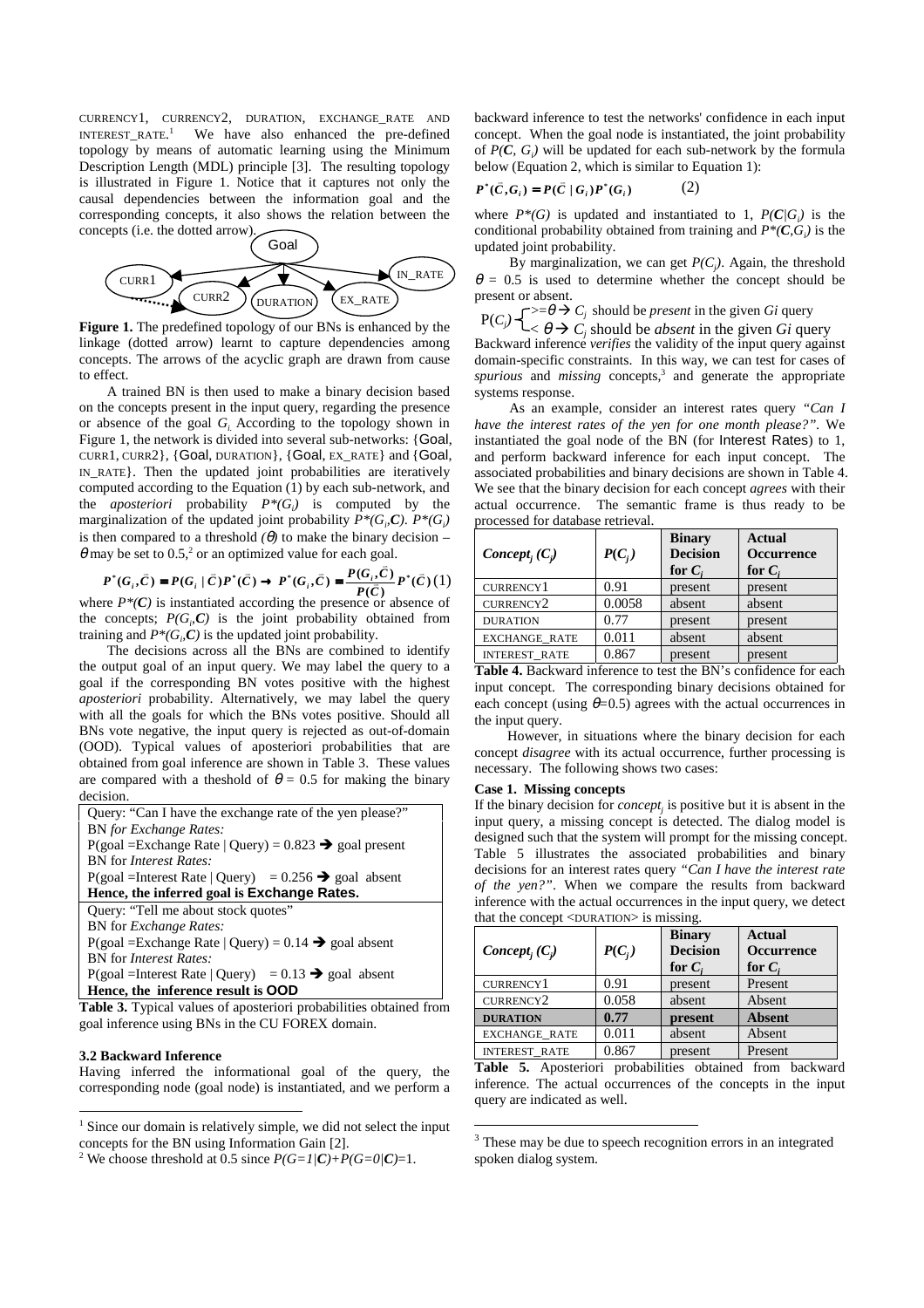### **Case 2. Spurious concepts**

Should a spurious concept be detected, i.e. the presence of *conceptj* violates the binary decision, the system would automatically ask the user for clarification. For example, consider the query *"Can I have the interest rate of the lira against the yen",* the inferred goal is Exchange Rates and the corresponding probabilities and binary decisions are shown in Table 6. It can be seen that the concept <INTEREST\_RATE> is spurious. The BN for exchange rates indicates that this concept should not be present. Hence, the system will follow the inferred goal (Exchange Rates) to generate the clarification response: *"Are you referring to the exchange rate between the lira and the yen?".*

| Concept <sub>i</sub> $(C_i)$ | $P(C_i)$ | <b>Binary</b><br><b>Decision</b><br>for $C_i$ | <b>Actual</b><br>Occurrence for<br>$C_i$ |
|------------------------------|----------|-----------------------------------------------|------------------------------------------|
| CURRENCY1                    | 0.91     | Present                                       | Present                                  |
| CURRENCY2                    | 0.92     | Present                                       | Present                                  |
| <b>DURATION</b>              | 0.017    | Absent                                        | Absent                                   |
| <b>EXCHANGE RATE</b>         | 0.84     | Present                                       | Absent                                   |
| <b>INTEREST RATE</b>         | 0.023    | <b>Absent</b>                                 | <b>Present</b>                           |

**Table 6.** Aposteriori probabilities obtained from backward inference. The actual occurrences of the concepts in the input query are indicated as well.

#### **4. RESULTS**

We have developed a dialog system using Belief Networks. The example dialogues in Table 7 show that the BN-based dialog model can handle pure DD or NLS as well as mixed-initiative interactions. It can prompt for missing concepts, ask for clarification from the user when spurious concepts are detected, and reject OOD input.

Dialogs 1 and 2 in Table 7 show that the new model can produce pure DD or NLS interactions identical to the previous dialog models illustrated in Tables 1 and 2. In the system-initiated DD interaction the BN-based dialog model detects the missing concepts and prompts the user until all concept occurrences agree with the domain-specific constraints. In the user-initiated NLS interaction the concepts agree with the domain-specific constraints and hence the system is able to produce a response directly.

Furthermore, our new BN-based dialog model can freely transition between the DD and NLS models. Users are no longer constrained to inputting one information attribute per dialog turn. In addition, the system is capable of prompting for missing information as shown in Dialog 3, or clarifying confusion due to spurious concepts in Dialog 4.

The system is also able to provide a mixed-initiative interaction with either novice or expert users on a single spoken interface, as well as reject OOD input automatically as shown in Dialog 5 and 6.

|               | Dialog 1. Pure DD, asking for exchange rate information. |
|---------------|----------------------------------------------------------|
| <b>System</b> | What kind of currency information are you                |
|               | interested in?                                           |
| <b>User</b>   | Exchange rates                                           |
| <b>System</b> | Which currency would you like to sell?                   |
| <b>User</b>   | Hong Kong dollar                                         |
| <b>System</b> | Which currency would you like to buy?                    |
| <b>User</b>   | US dollar                                                |
| <b>System</b> | The exchange rate of the Hong Kong dollar                |
|               | against the US dollar is XXX.                            |

|                    | Dialog 2. Pure NLS interaction, asking for interest rate             |
|--------------------|----------------------------------------------------------------------|
| information.       |                                                                      |
| <b>System</b>      | What kind of currency information are you<br>interested in?          |
| <b>User</b>        | I would like the interest rate of the Yen for one<br>year.           |
| <b>System</b>      | The interest rate of the Yen for one year is XXX.                    |
|                    | Dialog 3. Prompting for missing information.                         |
| <b>System</b>      | What kind of currency information<br>you<br>are                      |
|                    | interested in?                                                       |
| <b>User</b>        | I would like the interest rate of the Yen. (NLS                      |
|                    | <i>interaction</i> )                                                 |
| <b>System</b>      | How long would you like to deposit?                                  |
| <b>User</b>        | Two months (DD interaction)                                          |
| <b>System</b>      | The interest rate of the Yen for two months is                       |
|                    | XXX.                                                                 |
|                    | Dialog 4. Asking for clarification upon the detection of             |
| spurious concepts. |                                                                      |
| <b>System</b>      | What kind of currency information are you                            |
|                    | interested in?                                                       |
| <b>User</b>        | Interest rate of the Hong Kong dollar against the                    |
|                    | Yen                                                                  |
| <b>System</b>      | Are you referring to the exchange rate of the                        |
|                    | Hong Kong dollar against the Yen?                                    |
| <b>User</b>        | Yes please                                                           |
| <b>System</b>      | The exchange rate of the Hong Kong dollar<br>against the Yen is XXX. |
|                    | Dialog 5. Handling mixed-initiative interaction.                     |
| <b>System</b>      | What kind of currency information are you                            |
|                    | interested in?                                                       |
| <b>User</b>        | Exchange rate (DD interaction)                                       |
| <b>System</b>      | Which currency would you like to sell?                               |
| <b>User</b>        | Hong Kong dollar against the US dollar (NLS                          |
|                    | interaction)                                                         |
| <b>System</b>      | The exchange rate of Hong Kong dollar against                        |
|                    | the US dollar is XXX.                                                |
|                    | Dialog 6. Handling OOD query.                                        |
| <b>System</b>      | What kind of currency information are you                            |
|                    | interested in?                                                       |
| <b>User</b>        | Tell me about stock quotes. (OOD query)                              |
| <b>System</b>      | Sorry we don't have the information you want.                        |
|                    | Please input service, exchange rates or interest                     |
|                    | rates.                                                               |

**Table 7.** Example dialogs produced by the BN-based dialog model.

### **5. EVALUATION**

Our evaluation is based on 550 dialog sessions collected using the CU FOREX system during the period between November and December 1999. Approximately 17% were rejected manually as the users were clearly attempting to break the system. Of the remaining queries, 285 calls were obtained from the DD while 170 calls were obtained from NLS hotlines. The task completion rates of the DD and NLS models were shown in Table 8. Failures in the DD model are mainly caused by queries with multiple information attributes or OOD input. Failures in the NLS model are due to missing concepts, spurious concepts or OOD queries. Detail statistics are tabulated in Table 9. In comparison, our BNbased mixed-initiative dialog model can automatically reject OOD input, and successfully handle *all* the dialogs. Table 10 shows the typical causes of failure in the original DD and NLS models respectively.